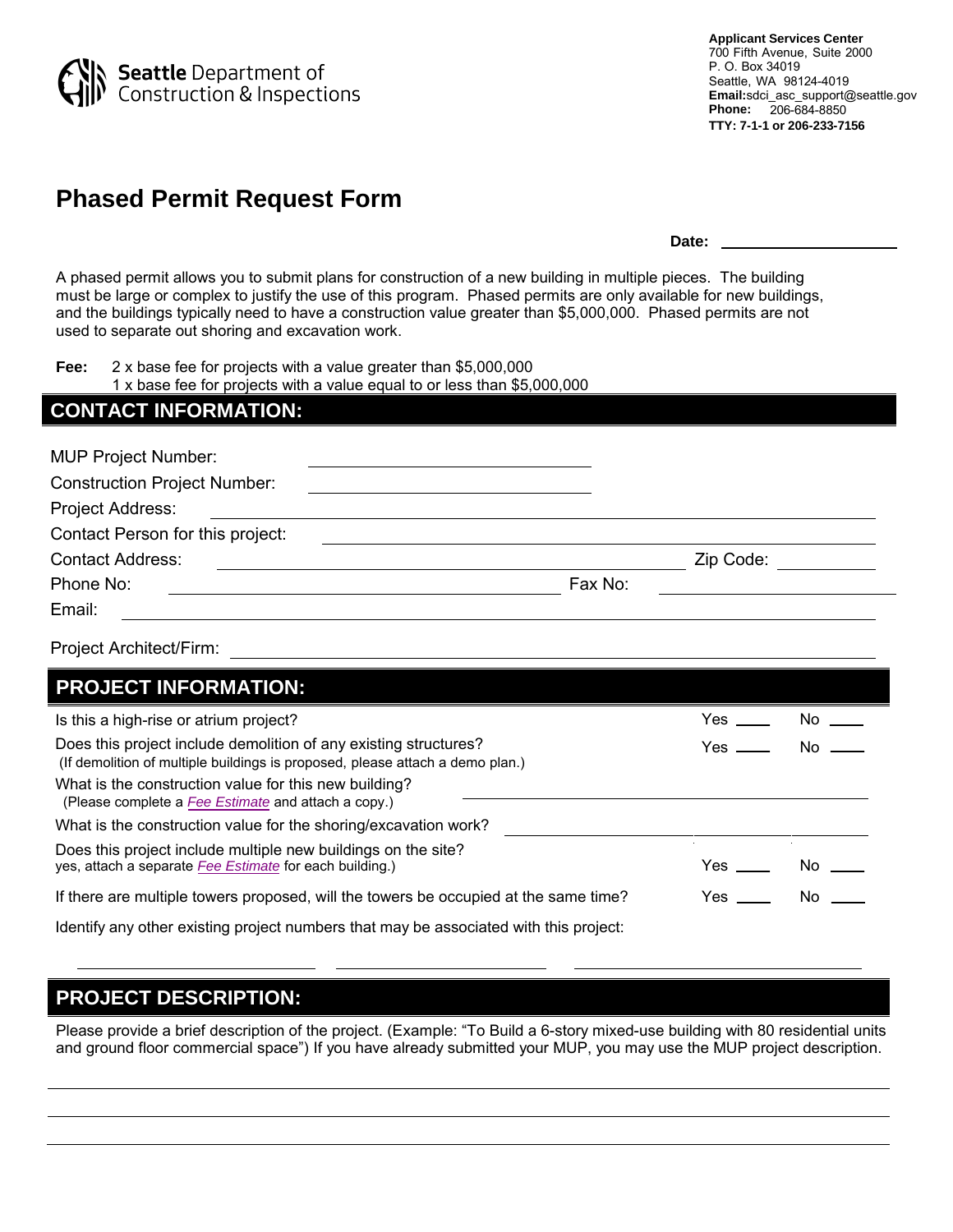### **PHASING REQUEST JUSTIFICATION:**

Please describe why your project would benefit by phasing. Describe how the level of complexity, special needs or circumstances deem phasing necessary for this project. Seattle DCI will review the justification and either approve or reject your phasing request. **You may attach a separate sheet with this information**.

|  | $\overline{\phantom{0}}$ |
|--|--------------------------|
|  |                          |
|  |                          |
|  |                          |
|  |                          |
|  |                          |
|  |                          |
|  |                          |
|  |                          |
|  |                          |

### **NUMBER OF PHASES REQUESTED:**

Check the boxes to indicate the number of phases desired and the work to be included in each phase. Please also attach a diagrammatic section or elevation to show the scope of each phase (11x17 max).

**Shoring/Excavation** (This will be set up as a separate construction permit.)

| Anticipated Submittal Date: |  |
|-----------------------------|--|
|-----------------------------|--|

- Shoring/Excavation (only if included in this phase)
- **EXALGE THE ENSINGLE TEAM**
- Structure to grade (any portion of structure below grade)
- Base structure (any portion of structure above grade that is not the complete structure)
- Super structure (full structural completion)
- Architectural shell and core (shell and core only does not include any architectural tenant build

out)

Anticipated submittal date:

Additional information to explain the scope of work included in this phase (if necessary):